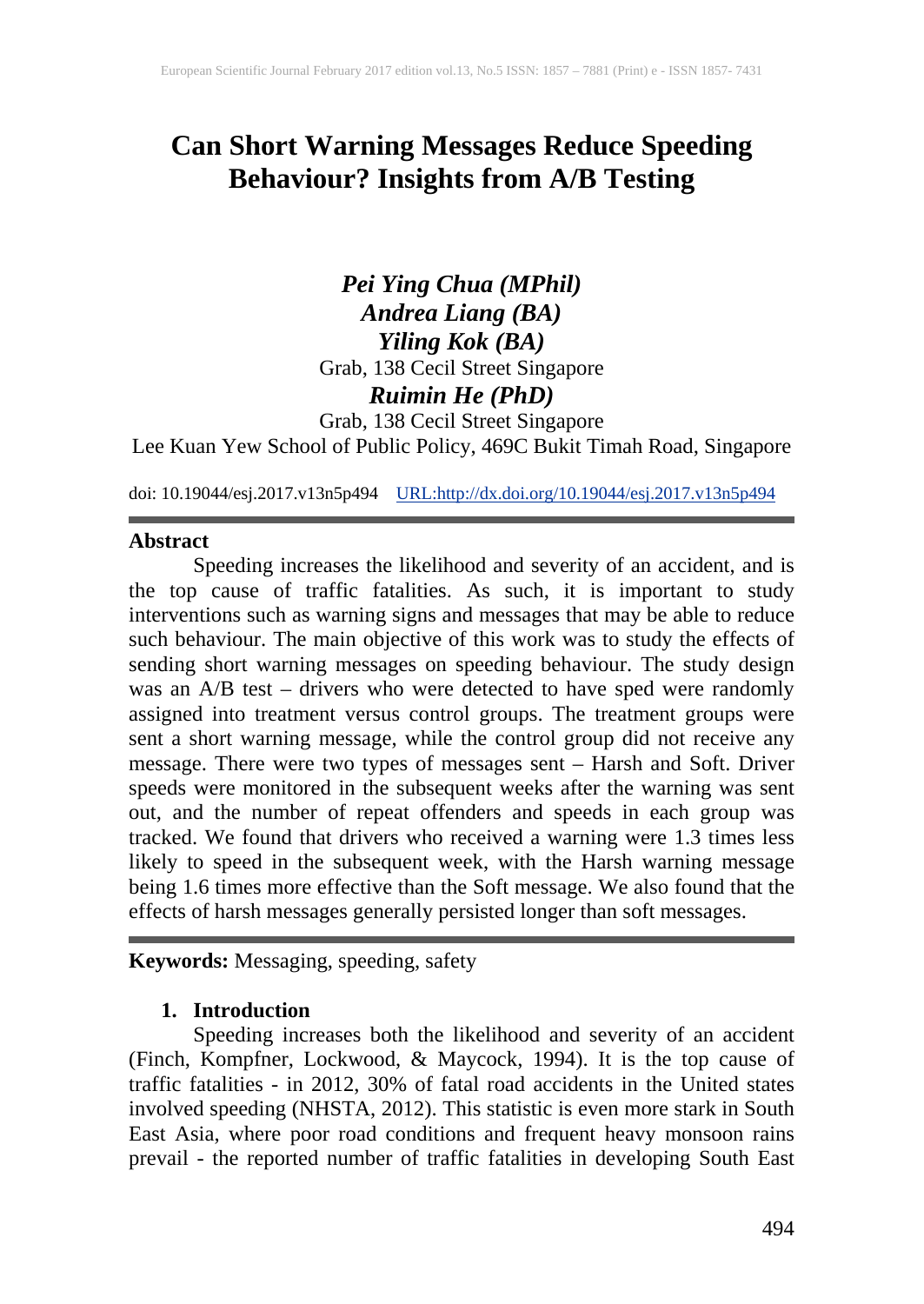Asian countries averages 20 per 100,000 people (almost four times that of developed Asian countries such as Japan), and speeding accounts for 30-50% of those incidents (Chisholm, Naci, Hyder, Tran, & Peden, 2012; World Health Organization, 2013). In addition to the cost of pain and grief, there are also high economic costs related to aspects such as property damage, lost economic output, and administrative and legal fees. In countries such as the Philippines, this is estimated to be \$70,000 USD per fatal road accident, accumulating to over \$1.3 billion USD (De Leon, Cal, & Sigua, 2005). As such, it is important to study interventions which can reduce the occurrence of excessive speeding.

According to the World Health Organization, 25-30% of all crashes are estimated to be work-related (Bidasca & Townsend, 2014). Grab is a leading provider of on-demand transportation services in South East Asia. With our drivers averaging 8-10 hours daily on the road, interacting with both customers and other road users, Grab deems it paramount to incorporate safety into all parts of our training and operations, including utilizing the data collected via the App to analyze and correct unsafe driving behavior.

Anti-speeding signs and vehicle-activated signs (which display the speed of a passing vehicle) remind drivers about legal speed limits, and have been found to reduce speeding behavior and speed-related fatalities (Chaurand, Bossart, & Delhomme, 2015; Jomaa, 2013). Such signs have the potential to reach a large audience; however, the message is generic and may not resonate with the drivers, thereby diluting the effectiveness of the message. There are also limitations with using these signs, such as the costs of installation and maintenance, as well as finding appropriate locations to place them in order to achieve maximum impact. For example, signs on roads with higher traffic may reach more people, but these are not areas where people commonly speed. However, putting signs on quieter roads would mean that more signs are needed to reach the same number of people, thereby incurring higher costs.

Instead, sending personalized messages to individual drivers who have exhibited the speeding behavior is more targeted and therefore may provide a better return on investment. With the prevalence of global positioning system (GPS) and sensors on smartphones, information about driver locations and speed can be easily monitored to enforce safe driving. Reminders and warnings can also be easily sent via short phone messages. Studies have found that people alter their behavior, usually for the better, if they believe they are being watched. In particular, the Hawthorne studies found that workers become more productive if they believe they are being monitored (Roethlisberger, Dickson, Wright, Pforzheimer, & Western Electric, 1939). In a similar vein, warning messages can improve driver safety. At the same time, the warning provides feedback to drivers who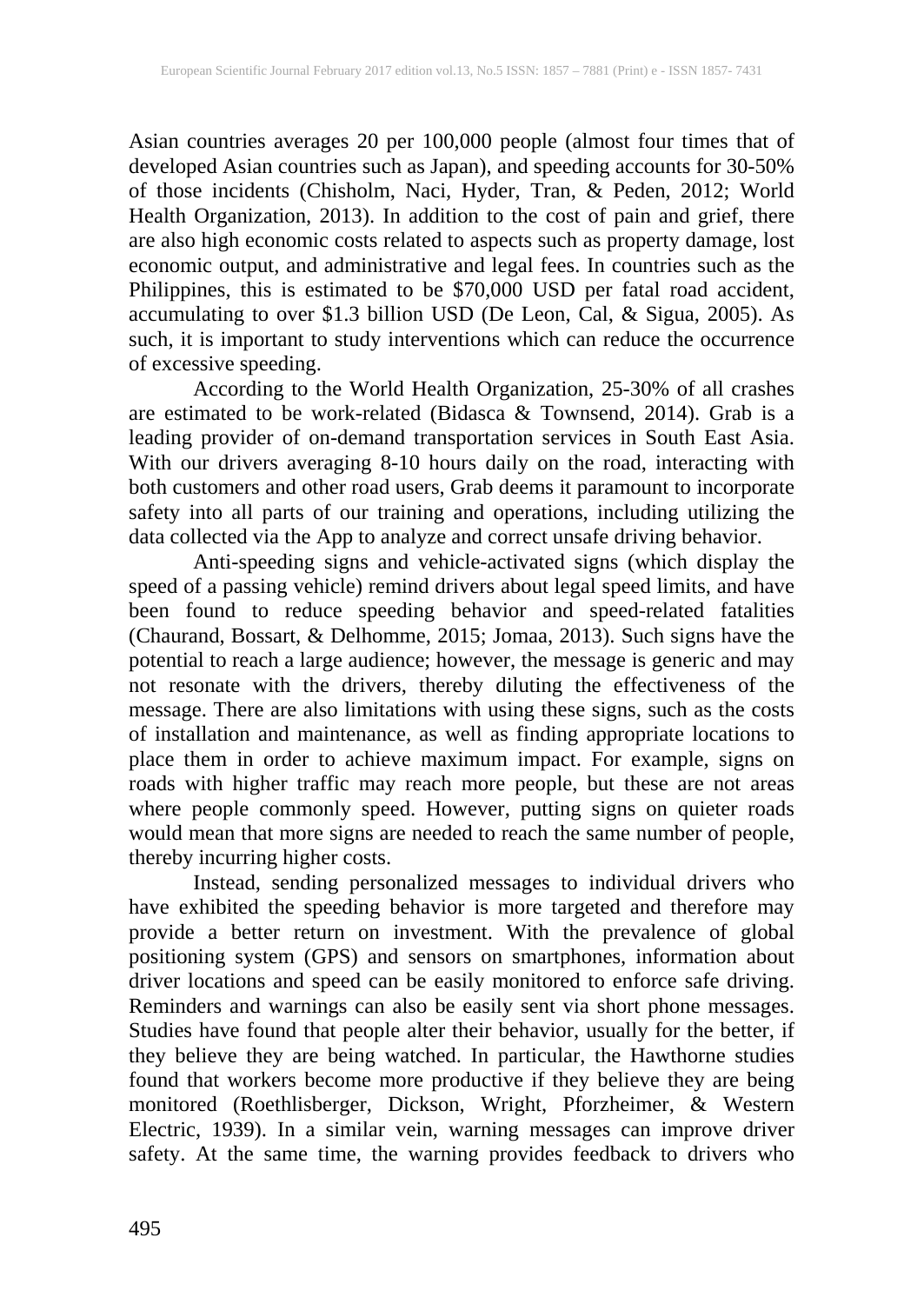might not have been aware of their speeding behavior, therefore allowing them to self-moderate (Bandura, 2001).

Also, messaging delinquent drivers can serve as a reminder that reduces their propensity to speed as well as help them to monitor and selfregulate their actions to improve behavior (Bandura, 2001). The theory of planned behavior (Ajzen, 1985) asserts that the intention to perform a behavior (in this case, speeding) stems from attitudes towards speeding, social norms, and the perceived ease or difficulty of performing that behavior. Additionally, the behavior of speeding is a manifestation of both intention as well as perceived beliefs about the presence or absence of factors that can facilitate or impede the speeding behavior - meaning that people will speed less when they perceive that there are factors that prohibit speeding. By sending these messages to the drivers, there is a deterrent factor because drivers may see the message as a warning that Grab will take action against unsafe drivers and possibly remove them from the platform.

Targeted messages have also been found to be more effective in reaching and changing behavior (Schmid, Rivers, Latimer, & Salovey, 2008). Research by Uskul and Millar has found differences in how people from Asian and Western countries respond to different tones, with harsher messages being more effective in Asian populations (Millar & Millar, 2000; Uskul, Sherman, & Fitzgibbon, 2009). Therefore, we decided to investigate not just the effect of a warning effect, but also the effects of different messaging tones. Further, the frequency of warnings must be optimized excessively frequent warnings may desensitize the driver and make him indifferent to subsequent warnings. Looking at how long the effect of a single warning is retained will provide valuable insights and guide subsequent work on finding the optimal frequency for sending out warnings.

As such, we decided to test the effectiveness of warning messages in reducing drivers' propensity to speed, with the hypothesis that drivers who receive warning messages would be less likely to speed than drivers who do not receive a warning, and that harsher warning tones would produce greater deterrent effects.

In this paper, we evaluate the effect of sending short warning messages to drivers who exhibit speeding behavior. In particular, we were interested to study the following:

- (i) If warnings would reduce drivers' propensity to speed;
- (ii) How long the effects of a warning would last; and
- (iii) Whether different message tones would have different effectiveness.

Results from our study showed that (1) warning messages reduced the likelihood of continued speeding in subsequent weeks, (2) effects lasted for 2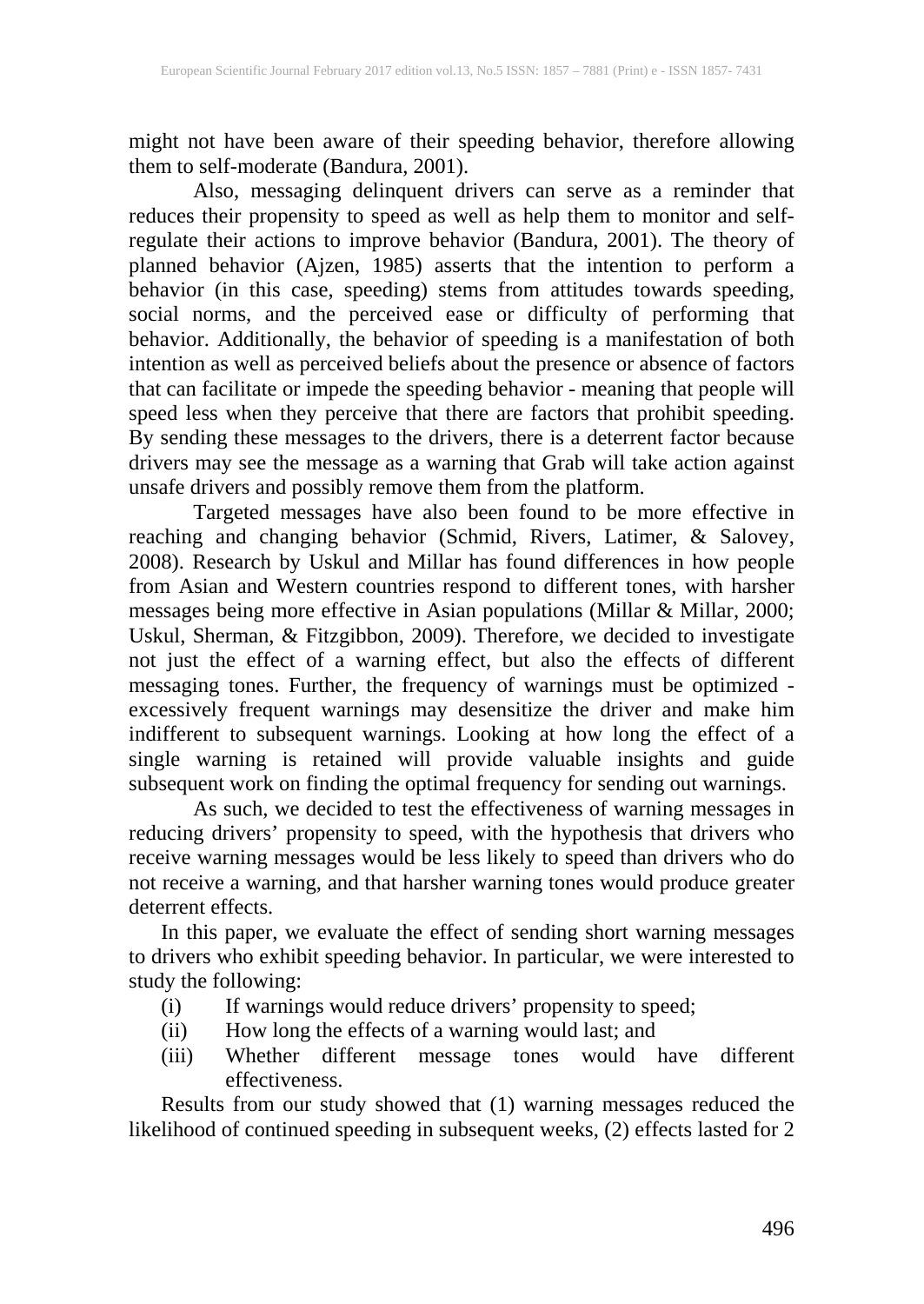weeks, and (3) Harsh warnings were more effective than Soft warnings in achieving this outcome.

# **2. Methods**

# **2.1. Overview of Methodology**

The study was conducted in 5 countries across 4 weeks:

- Week 0 (Pre-Warning): In Week 0, drivers' GPS data was monitored in order to identify speeding drivers. The speed limit used was the legal maximum speed limit in individual countries that the drivers were from. Some of these drivers were then randomly assigned into treatment and control groups.
- Week 1 (Post-Warning): In order to assess if drivers would respond positively to warnings against speeding, drivers in the treatment groups received a short warning message on their phones at the beginning of Week 1. Those in the treatment group received one of two messages (Table 1):

(a) A harsh warning message on their phones, sternly informing them about the penalties of speeding; or

(b) A milder message, cautioning them against speeding.

These messages were translated into the national languages of the respective countries. Those in the control group did not receive any message.

Weeks 2 and 3 (Retention W1 and Retention W2): These were the subsequent two weeks, termed the Retention Week 1 and Retention Week 2. No further messages were sent out during this period, although we continued to monitor speeding patterns in order to assess whether the effects of warning had been retained.

| Group       | <b>Message</b>                                                                  |
|-------------|---------------------------------------------------------------------------------|
| Harsh       | Hi [Insert Driver's Name], many accidents are caused by speeding. Last week,    |
|             | we caught you speeding [Insert Number] times. We will impose strict sanctions   |
|             | on drivers who commit unsafe acts and will not hesitate to terminate any unsafe |
|             | driver.                                                                         |
| <b>Soft</b> | Hi [Insert Driver's Name], we care about your safety. Last week, we detected    |
|             | you speeding [Insert Number] times. Remember that your family is counting on    |
|             | you to get home safely. Please drive at a safe speed because the lives of your  |
|             | passengers and everyone on the road depend on you.                              |
| Control     | No message sent.                                                                |

*Table 1: Example of messages sent to drivers.*

### **2.2. How did we identify the speeding drivers?**

Driver locations were identified through pings from their smartphone's GPS. These were then used to estimate each driver's speed, and cross-referenced to the maximum national speed limit to determine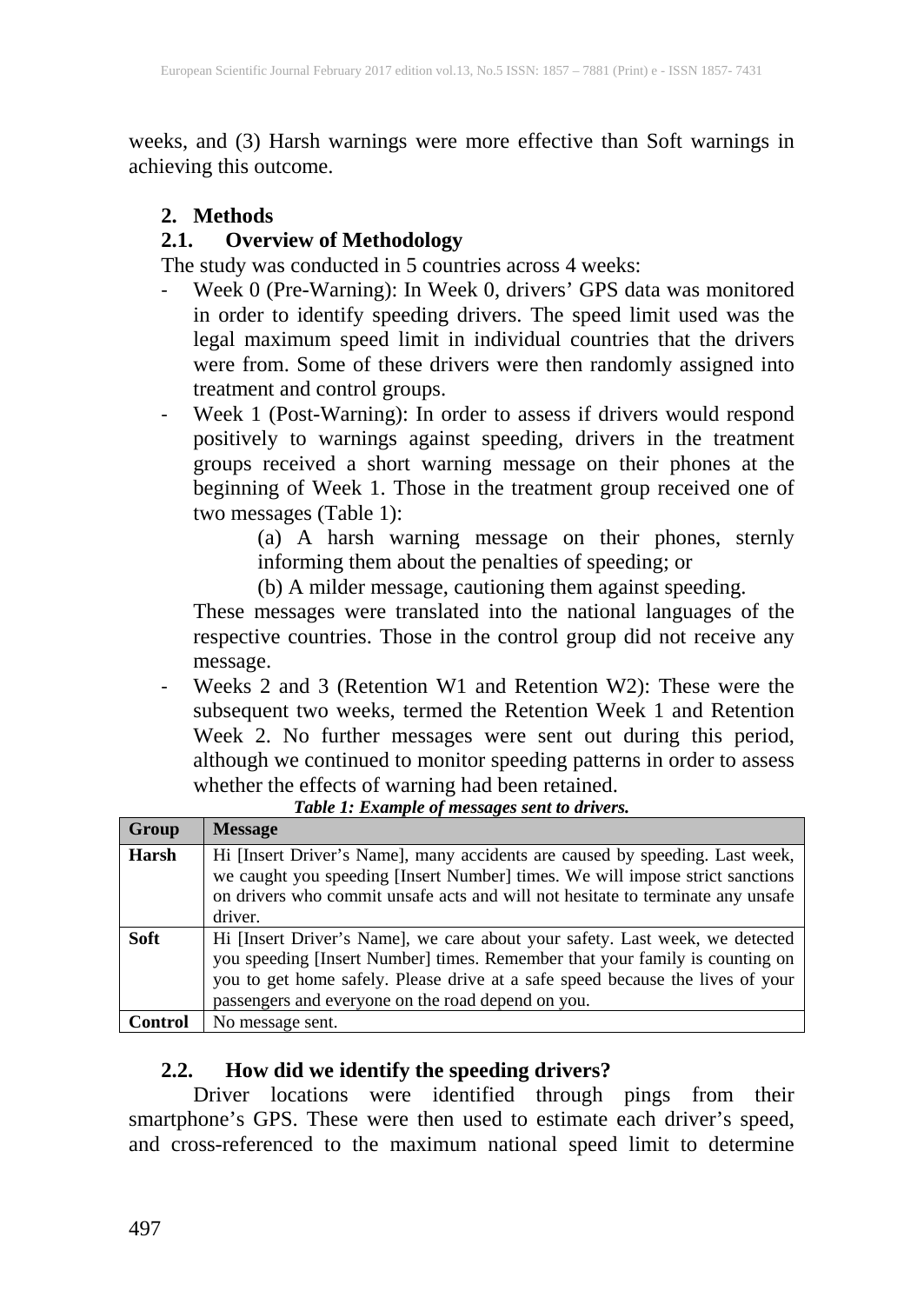instances of speeding. Speeding drivers were defined as those who exceeded the speed limit at least two times within a single minute.

### **2.3. Driver Groupings**

The data were analyzed anonymously. Drivers were randomly assigned into the Harsh, Soft and Control groups. Table 2 shows the exact number of drivers in each group.

| <b>Speed Limit</b><br><b>Harsh</b> |     | <b>Soft</b> | <b>Control</b> |
|------------------------------------|-----|-------------|----------------|
| $120 \text{ km/h}$                 | 186 | 193         | 158            |
| $100 \text{ km/h}$<br>582          |     | 581         | 709            |
| 80 km/h                            | 205 |             | 214            |
| <b>TOTAL</b>                       | 973 | 962         | 1081           |

*Table 2: Breakdown of drivers in each group.*

### **2.4. Statistical Analyses**

Drivers who are less active spend less time on the roads, therefore the occurrence of speeding incidents detected will also decrease. Prior to conducting detailed analyses, we checked to see if, between the groups, there was any difference in the percentage of drivers who maintained their original activity. A one-way ANOVA found that there was no statistical difference between the groups (Table 3).

| Table 3: Percentage of drivers who maintained their original activity in the subsequent |                   |  |
|-----------------------------------------------------------------------------------------|-------------------|--|
|                                                                                         | $\cdots$ $\cdots$ |  |

| Group                          | Week 0<br>$(Pre-$<br>warning) | Week 1<br>$(Post-$<br>warning) | Week 2<br>(Retention<br>W1) | Week 3<br>(Retention<br>W2) |
|--------------------------------|-------------------------------|--------------------------------|-----------------------------|-----------------------------|
| <b>Harsh Warning</b>           | 100.00%                       | 47.38%                         | 41.11%                      | 46.66%                      |
| <b>Soft Warning</b>            | 100.00%                       | 44.59%                         | 39.09%                      | 45.95%                      |
| <b>No Warning</b><br>(Control) | 100.00%                       | 46.62%                         | 39.96%                      | 47.27%                      |
| P-values                       | N/A                           | $p=0.178$                      | $p = 0.413$                 | $p = 0.385$                 |

ANOVAs were then run to understand the effects of and interactions between messaging, speed limits and time on speeding behavior. Specifically, we were interested in the effects of messaging and speed limit on speeding behavior, and how this behavior changes over time (1 week, 2 weeks, 3 weeks). Messaging and speed limits were between-subject factors, while time was a within-subject factor. There were three levels of messaging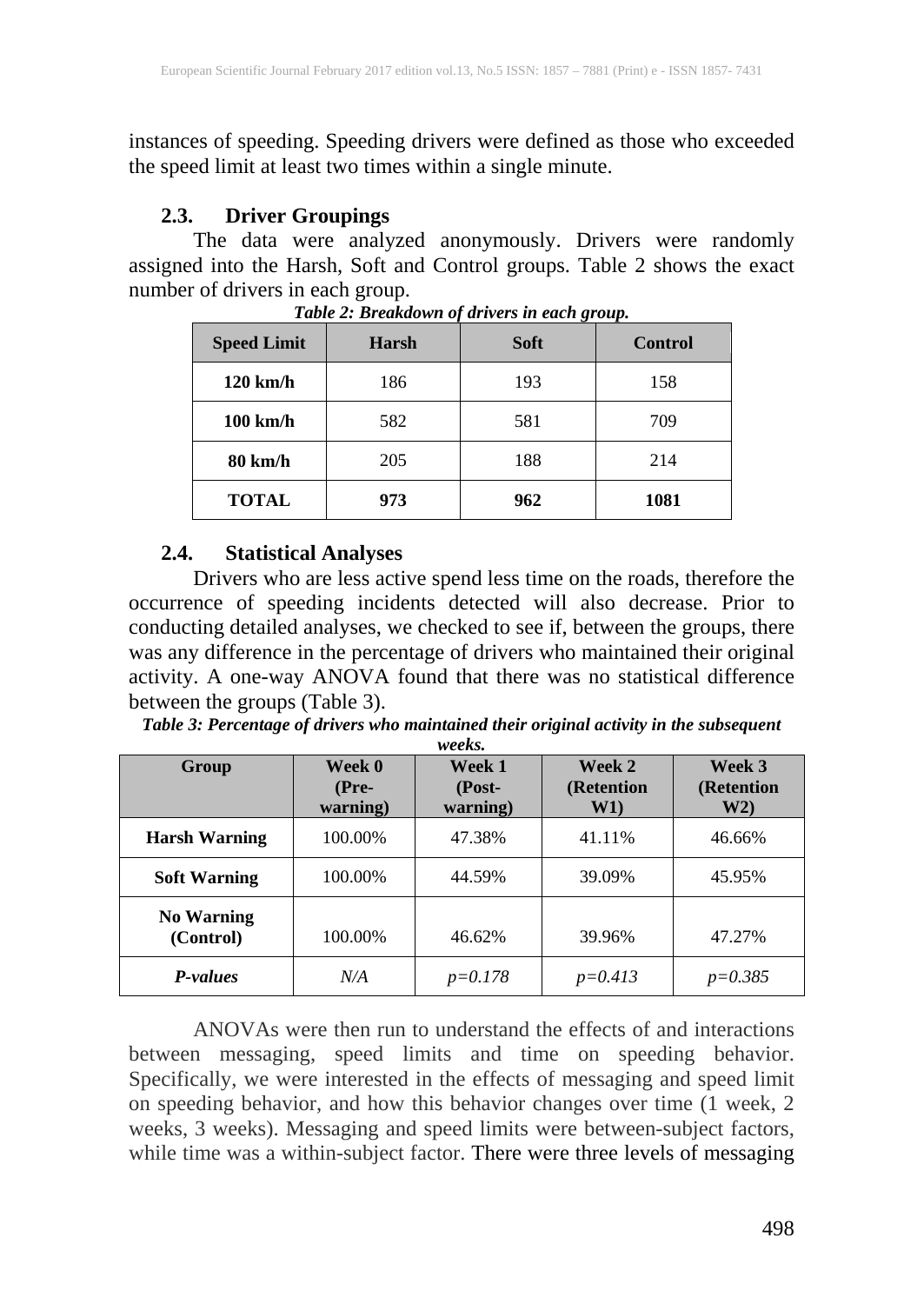(Harsh, Soft, and None), three levels of speed limit (80km/h, 100km/h and 120km/h), and three levels of time (Week 1, Week 2 and Week 3). Two dependent variables were tested separately – a discrete variable describing whether the driver was found to be speeding (yes or no), and a continuous variable describing the drivers' speed (in  $km/h$ ).

### **3. Results and Discussion**

# **3.1. Effect of warnings on number of speeding drivers**

# **3.1.1. The number of speeding drivers fell sharply immediately after the warnings were sent out.**

Overall, we saw a sharp decrease in the number of speeding drivers between Week 0 and the subsequent weeks. Given that between the groups, there was no statistical difference in the percentage of drivers who maintained their original activity (see Table 3), we can normalize the numbers with respect to the control group. From Table 4 and Figure 1, we see that in Week 1 (immediately after the warning message was sent out), there were fewer repeat offenders in the treatment groups compared to the control group, and the Harsh message was more effective than the Soft message. In the subsequent weeks (Week 2 and Week 3), the number of speeding drivers started to rise again, indicating that the initial effects of the warning message were wearing off.



*Figure 1: Trend of normalized percentage of repeat offenders over 4 weeks, relative to the Control Group.*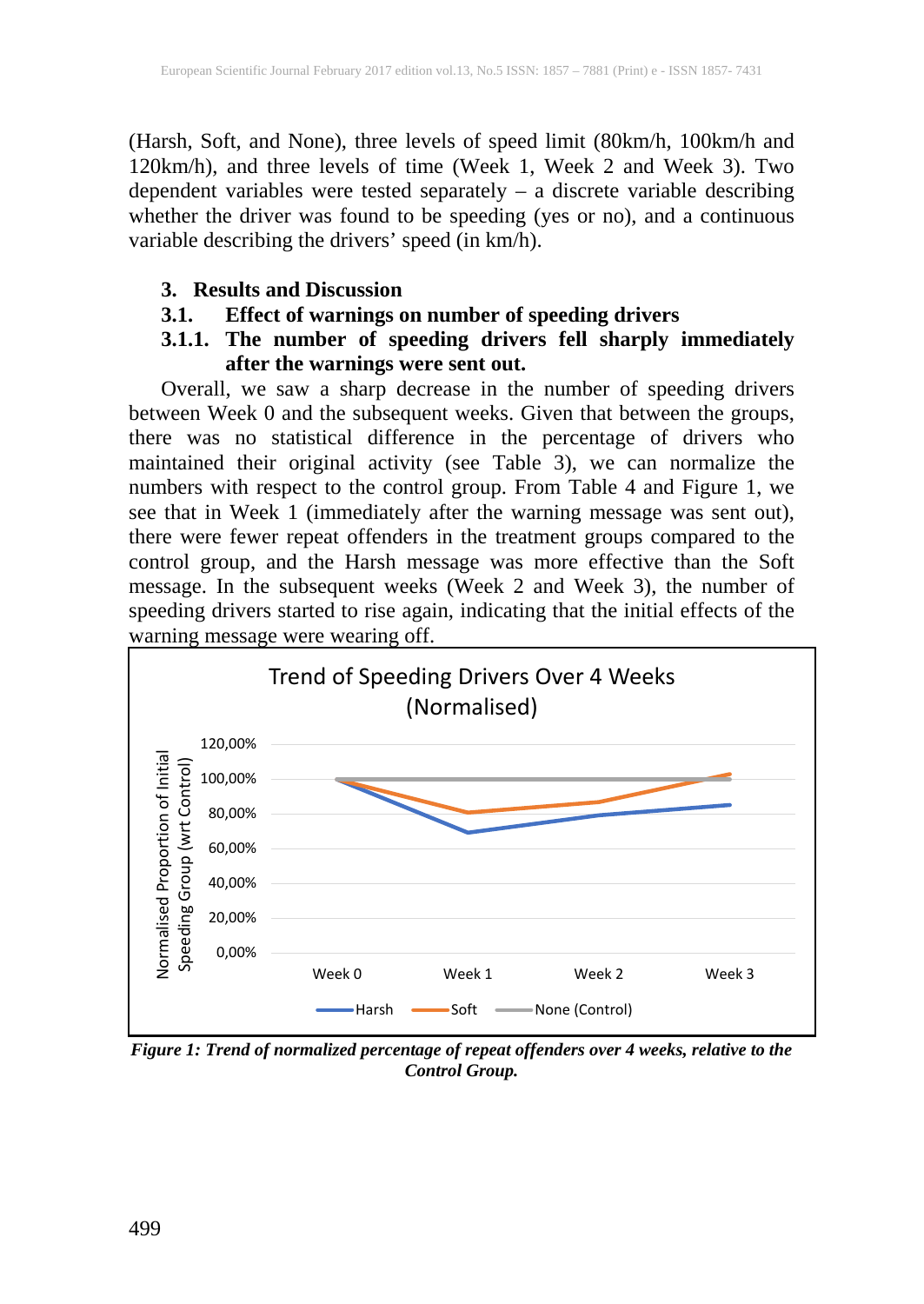| <b>Group</b>                   | Week 0<br>(Pre-<br>warning) | Week 1<br>$(Post-$<br>warning) | Week 2<br>(Retention<br>W1) | Week 3<br>(Retention<br>W2) |  |
|--------------------------------|-----------------------------|--------------------------------|-----------------------------|-----------------------------|--|
| <b>Harsh Warning</b>           | 100.00%                     | 69.34%                         | 79.36%                      | 85.27%                      |  |
| <b>Soft Warning</b>            | 100.00%                     | 80.89%                         | 86.92%                      | 103.01%                     |  |
| <b>No Warning</b><br>(Control) | 100.00%                     | 100.00%                        | 100.00%                     | 100.00%                     |  |

*Table 4: Normalized percentage of repeat offenders over 4 weeks, with respect to the Control Group.*

### **3.1.2. Groups that received a warning were approximately 25% less likely to speed in the following week.**

We found that warnings reduced the occurrence of speeding significantly. On average, drivers in groups that received a warning message (either Harsh or Soft) were 24.91% less likely to speed in Week 1, 16.87% less likely to speed in Week 2, and 5.93% less likely to speed in Week 3 (Table 5). This is in line with our initial hypothesis that drivers who receive warning messages would be less likely to speed, in a similar vein with the Hawthorne studies (Roethlisberger et al., 1939).

*Table 5: Percentage of repeat offenders in Treatment and Control groups. Significant differences are indicated at \*1%, \*\*5% and \*\*\*1% levels.*

|                                 | <b>Percentage of Repeat Offenders</b>            | <b>Percentage Differences</b> |                                                                                   |                                                   |
|---------------------------------|--------------------------------------------------|-------------------------------|-----------------------------------------------------------------------------------|---------------------------------------------------|
| Week                            | <b>Control</b><br><b>Treatment</b><br>(c)<br>(t) |                               | <b>Absolute</b><br><b>Difference</b><br><i>(percentage)</i><br>points)<br>$(t-c)$ | <b>Relative</b><br><b>Difference</b><br>$(t-c)/c$ |
| Week 1<br>(Post-warning)        | 19.59%<br>26.09%                                 |                               | $-6.50$ p.p.***                                                                   | $-24.91\%$                                        |
| Week 2<br>(Retention W1)        | 22.07%<br>26.55%                                 |                               | $-4.48$ p.p.***                                                                   | $-16.87\%$                                        |
| Week 3<br><b>(Retention W2)</b> | 27.78%                                           | 29.53%                        | $-1.75$ p.p.                                                                      | $-5.93\%$                                         |

A three-way mixed ANOVA was run to understand the effects of messaging, speed limits and time on speeding behavior. There were three levels of messaging (Harsh, Soft, and None), three levels of speed limit (80km/h, 100km/h and 120km/h), and three levels of time (Week 1, Week 2 and Week 3). The dependent variable was a discrete variable indicating whether the driver was found to be speeding (yes or no).

The three-way interaction between time, messaging and speed limits was not statistically significant,  $F(2, 6010) = 1.302$ ,  $p = 0.237$ . Looking into the two-way interactions, there was a statistically significant two-way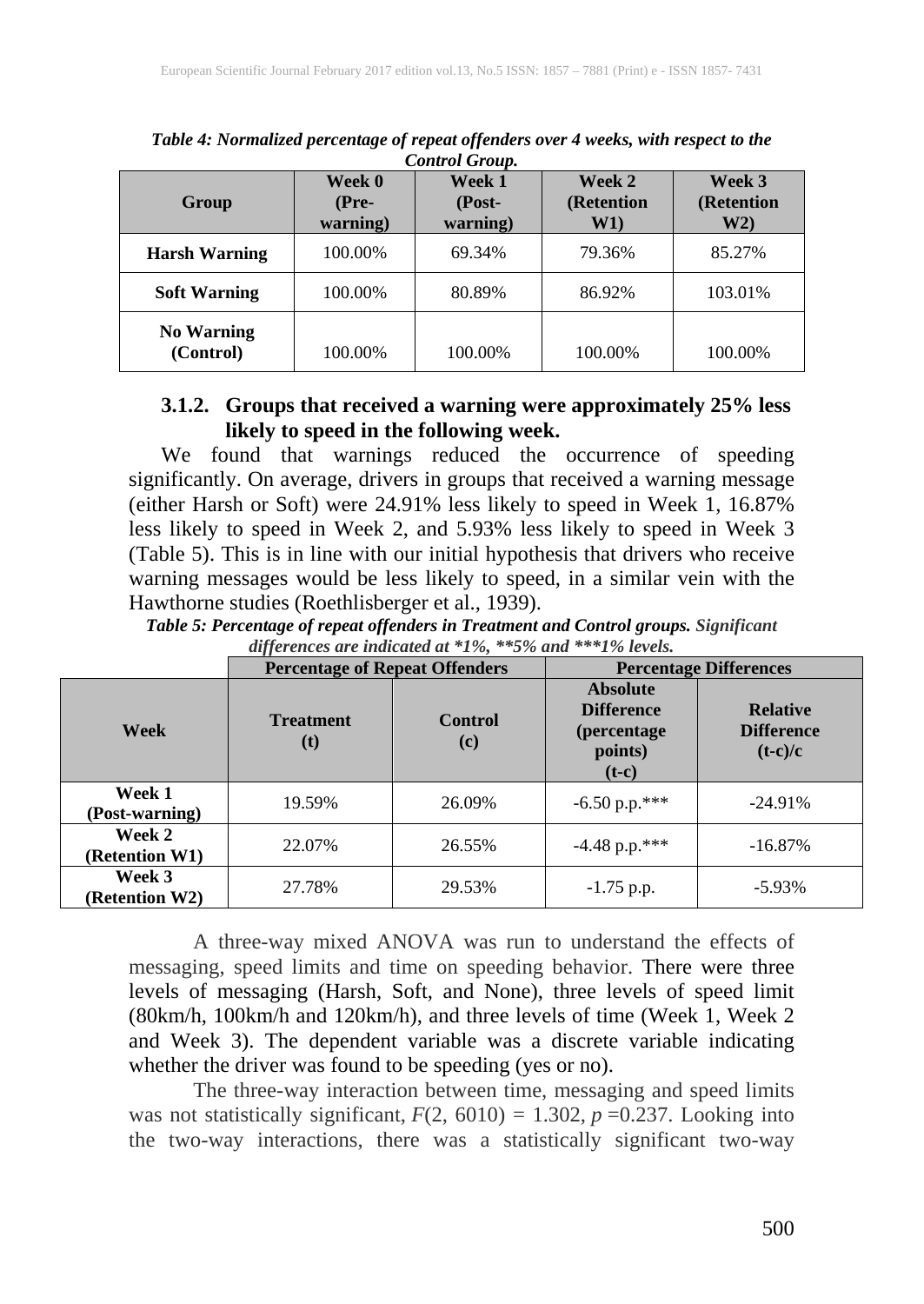interaction between time and messaging,  $F(2, 6010) = 6.015$ ,  $p = 0.004$ . All other two-way interactions were not statistically significant ( $p > 0.05$ ).

We then looked more closely at main effects of messaging and time to determine the factor(s) contributing to significant effects. There was a statistically significant simple main effect of messaging at in the first two weeks - Week 1:  $F(1, 3005) = 5.711$ ,  $p = 0.003$ ; Week 2:  $F(1, 3005) =$ 7.569,  $p = 0.001$ . There was no significant main effect of messaging in Week 3. All other simple main effects were also not significant across all three weeks. Note that statistical significance of a simple main effect was accepted at a Bonferroni-adjusted alpha level of 0.025.

# **3.1.3. The Harsh warning message was up to 1.4x more effective than the Soft message in reducing the number of speeding drivers.**

The Harsh warning was generally more effective than the Soft warning (Table 6). The largest difference between the Harsh and Soft effects was seen in Week 1 for countries with the 120km/h speed limit – the Harsh message was 1.37x more effective than the Soft message.

*Table 6: (a) Percentage of repeat offenders in each group. (b) Difference between the percentage of repeat offenders in treatment versus control groups. Significant differences are indicated at \*1%, \*\*5% and \*\*\*1% levels, based on pairwise comparisons with*

|                      |                     |                                                                                                                                                                                                        | (a) % of Repeat Offenders |                                                                           | (b) Between-Group Comparisons |              |      |  |
|----------------------|---------------------|--------------------------------------------------------------------------------------------------------------------------------------------------------------------------------------------------------|---------------------------|---------------------------------------------------------------------------|-------------------------------|--------------|------|--|
| Week                 | <b>Speed</b>        | Soft -<br>Harsh -<br><b>Control</b><br><b>Control</b><br><b>Soft</b><br><b>Control</b><br><b>Harsh</b><br>(percentage)<br>(percentage<br>(h)<br>(s)<br>(c)<br>points)<br>points)<br>$(h-c)$<br>$(s-c)$ |                           | <b>Relative</b><br>effect of<br><b>Harsh over</b><br><b>Soft</b><br>(s/h) |                               |              |      |  |
| Week 1               | 120km/h             | 19.35%                                                                                                                                                                                                 | 26.42%                    | 30.38%                                                                    | $-11.03$<br>p.p.***           | $-3.96$ p.p. | 1.37 |  |
| (Post-               | $100 \mathrm{km/h}$ | 19.07%                                                                                                                                                                                                 | 22.03%                    | 28.35%                                                                    | $-9.28$ p.p.***               | $-6.32$ p.p. | 1.16 |  |
| warning)             | 80km/h              | 14.15%                                                                                                                                                                                                 | 12.77%                    | 15.42%                                                                    | $-1.27$ p.p.                  | $-2.65$ p.p. | 0.90 |  |
|                      | <b>Total</b>        | 18.09%                                                                                                                                                                                                 | 21.10%                    | 26.09%                                                                    | $-8.00$ p.p.***               | $-4.99$ p.p. | 1.17 |  |
|                      | $120 \mathrm{km/h}$ | 23.12%                                                                                                                                                                                                 | 25.39%                    | 27.22%                                                                    | $-4.10$ p.p.***               | $-1.83$ p.p. | 1.10 |  |
| Week 2               | $100 \mathrm{km/h}$ | 21.48%                                                                                                                                                                                                 | 24.44%                    | 28.49%                                                                    | $-7.01$ p.p.**                | $-4.05$ p.p. | 1.14 |  |
| (Retention<br>W1)    | 80km/h              | 18.05%                                                                                                                                                                                                 | 16.49%                    | 19.63%                                                                    | $-1.58$ p.p.                  | $-3.14$ p.p. | 0.91 |  |
|                      | <b>Total</b>        | 21.07%                                                                                                                                                                                                 | 23.08%                    | $26.55\%$                                                                 | $-5.48$ p.p.**                | $-3.47$ p.p. | 1.10 |  |
|                      | 120km/h             | 33.12%                                                                                                                                                                                                 | 34.82%                    | 32.79%                                                                    | $0.34$ p.p.                   | 2.03 p.p.    | 1.05 |  |
| Week 3<br>(Retention | $100 \mathrm{km/h}$ | 25.49%                                                                                                                                                                                                 | 31.81%                    | 32.38%                                                                    | $-6.89$ p.p.                  | $-0.57$ p.p. | 1.25 |  |
| W2)                  | 80km/h              | 17.08%                                                                                                                                                                                                 | 18.60%                    | 17.67%                                                                    | $-0.59$ p.p.                  | 0.93 p.p.    | 1.09 |  |
|                      | <b>Total</b>        | 25.19%                                                                                                                                                                                                 | 30.42%                    | 29.53%                                                                    | $-4.34$ p.p.                  | 0.90 p.p.    | 1.21 |  |

*Bonferroni corrections.*

Work on messaging and framing has found that East-Asians respond better to loss-framed messages (Uskul et al., 2009). This is contrary to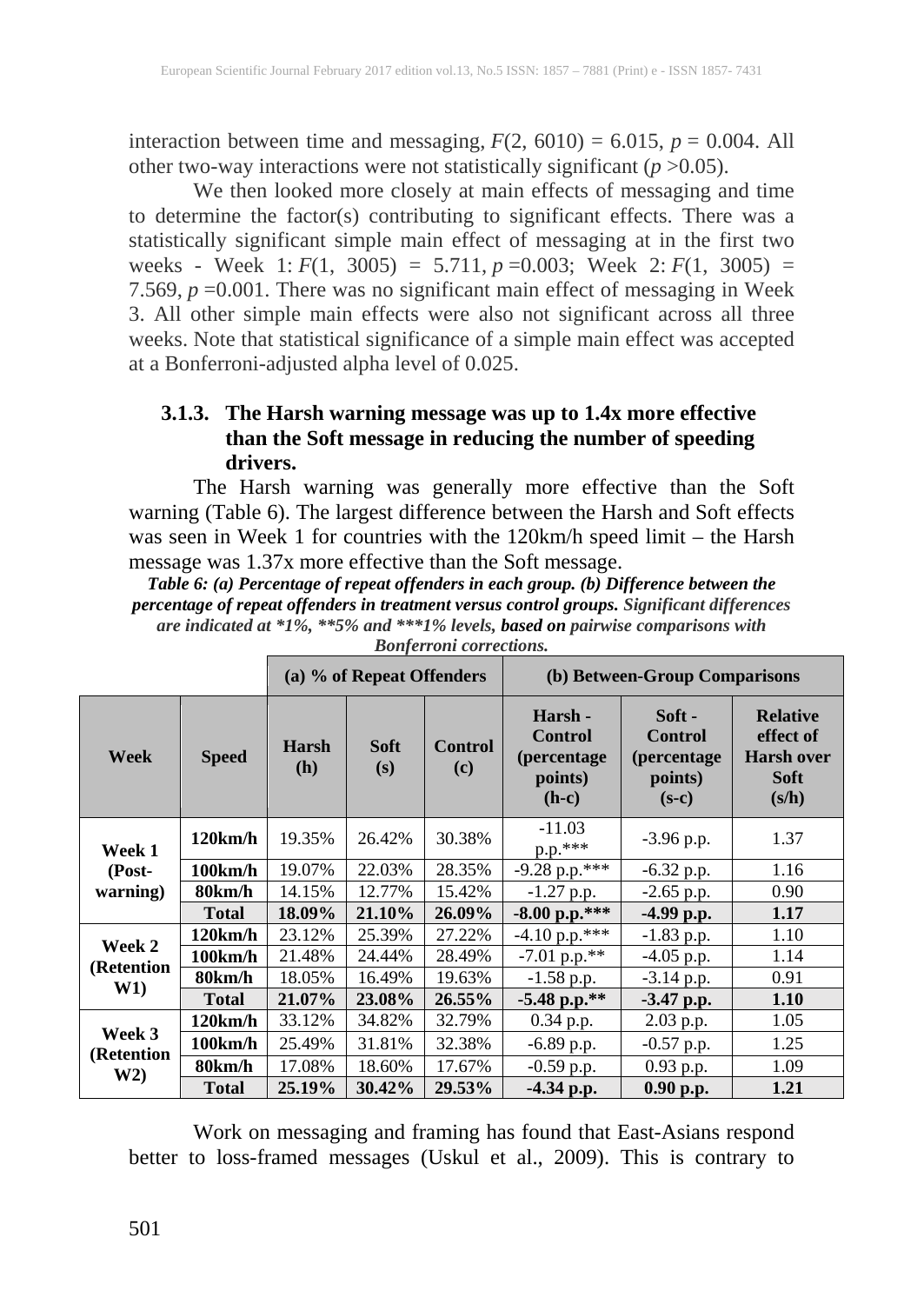findings in typical Western countries, where people are more receptive to gain-framed messages (Millar & Millar, 2000). In the current study, the Harsh message is more similar to a 'loss' message that focusing on the consequences of speeding, while the Soft message leans towards being a 'gain' message that focuses on the benefits of increased safety. In line with this, our results showed that the Harsh message was more effective than the Soft message. More detailed experiments that test a wider range of messages is required to understand the specific nuances here.

### **3.1.4. Effects of the Harsh warning persisted after 2 weeks.**

The effects of the Harsh warning persisted for 2 weeks, while the effects of the Soft message persisted for 1 week. After the first Retention Week, there was about 67-68% retention of Harsh and Soft message effects; after the second Retention Week, there was about 48% retention of the Harsh message effects but the Soft message effects were completely eliminated (Table 7).

*Table 7: Percentage of effect that persists for Harsh and Soft treatment groups, relative to the effect in Week 1.*

| Week                                     | <b>Harsh Group</b> | <b>Soft Group</b> |
|------------------------------------------|--------------------|-------------------|
| Week 1 to 2<br>(Warning to Retention W1) | 67.32%             | 68.32%            |
| Week 1 to 3<br>(Warning to Retention W2) | 47.95%             | 0.00%             |

That the effects fall off after 2 weeks are in line with other prompting frequency studies that remind participants to perform activities such as exercise regularly – these found that weekly reminders were more effective compared to reminders sent out every 3 weeks (Lombard, Lombard, & Winett, 1995).

**3.2. Effect of warning on driver speeds**

# **3.2.1. Drivers who had received the Harsh warning message but continued to speed did so at lower speeds compared to the control group (up to 8km/h slower).**

The occurrence of fatalities during a crash is also related to the speed of the vehicle(s) involved – a 5% reduction in average vehicle speed is estimated to reduce the number of fatal crashes by as much as 30% (Global Road Safety Partnership, 2015). We observed that while some drivers continued to drive above the respective legal limits, drivers who had received the warning generally did so at a lower speed compared to the control group (Tables 8 and 9).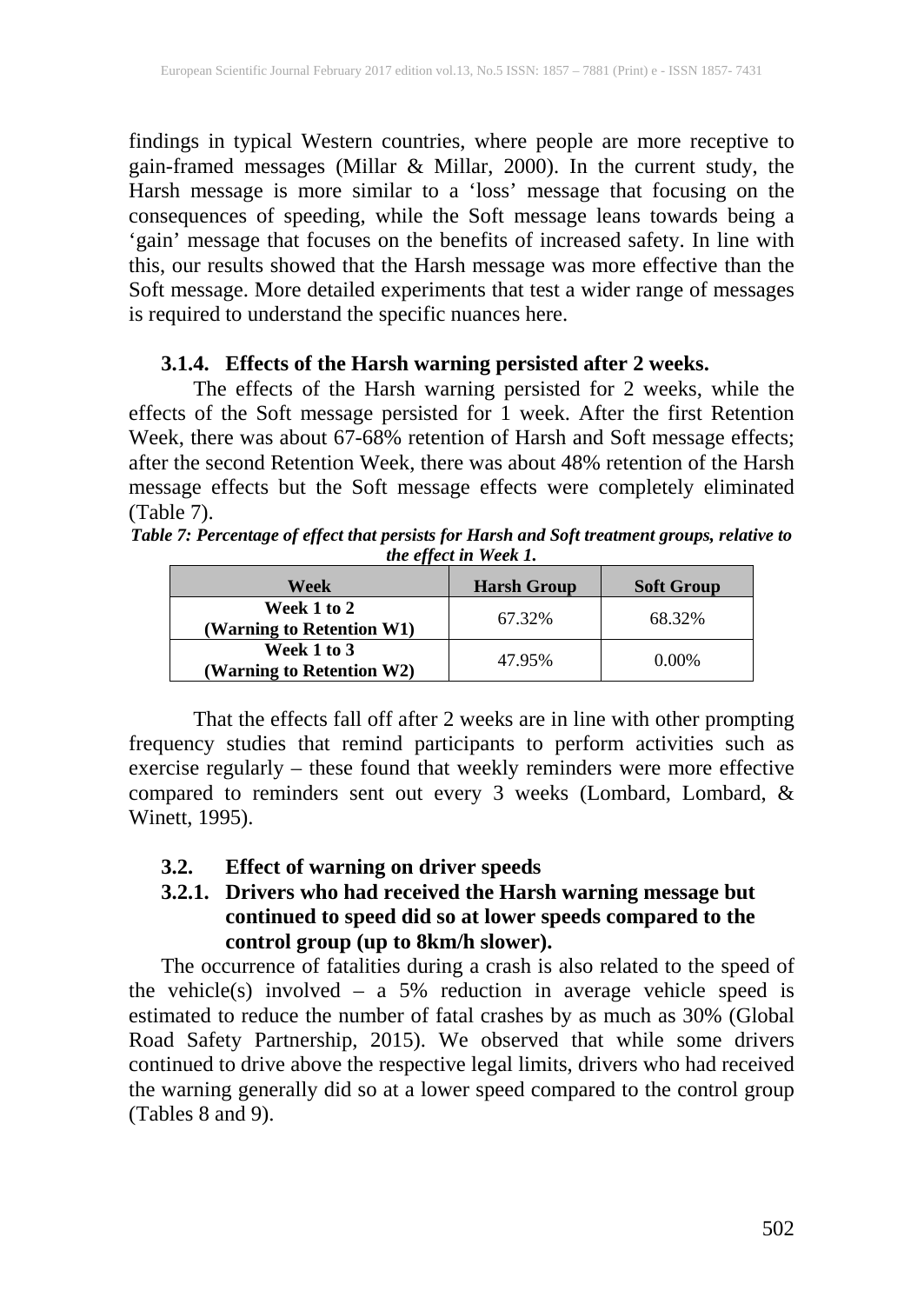A one-way ANOVA with pairwise comparisons was conducted to determine if the differences between the treatment and control groups was significant. Between Week 1 and Week 0, there were significant treatment effects for both the Harsh and Soft treatment groups, and the effects tapered off in subsequent weeks (Table 10).

|                              | $120 \text{ km/h}$ |                      |                         | $100 \text{ km/h}$ |                      |                         |                       |                      | 80 km/h                 |  |
|------------------------------|--------------------|----------------------|-------------------------|--------------------|----------------------|-------------------------|-----------------------|----------------------|-------------------------|--|
|                              | Harsh<br>Group     | <b>Soft</b><br>Group | <b>Control</b><br>Group | Harsh<br>Group     | <b>Soft</b><br>Group | <b>Control</b><br>Group | <b>Harsh</b><br>Group | <b>Soft</b><br>Group | <b>Control</b><br>Group |  |
| Week 0<br>(Pre-<br>warning)  | 127.47             | 126.77               | 128.18                  | 111.31             | 110.85               | 111.32                  | 90.02                 | 89.75                | 88.73                   |  |
| Week 1<br>(Post-<br>warning) | 121.41             | 122.52               | 128.73                  | 105.24             | 106.77               | 110.21                  | 87.32                 | 86.90                | 87.35                   |  |
| Week 2<br>(Retention<br>W1)  | 122.15             | 122.89               | 127.86                  | 105.78             | 105.98               | 111.86                  | 87.58                 | 87.45                | 87.24                   |  |
| Week 3<br>(Retention<br>W2)  | 124.87             | 123.06               | 126.52                  | 106.53             | 106.03               | 111.07                  | 87.20                 | 86.83                | 86.88                   |  |

*Table 8: Median of speeds above the speed limit (km/h) of each group in each week.*

*Table 9: Difference in median speeds (km/h) between subsequent weeks and Week 0.*

|                                                             | $120 \text{ km/h}$            |                          |                      | $100 \text{ km/h}$                       |                          |                             |                          | $80 \text{ km/h}$        |                      |
|-------------------------------------------------------------|-------------------------------|--------------------------|----------------------|------------------------------------------|--------------------------|-----------------------------|--------------------------|--------------------------|----------------------|
| <b>Difference</b><br>between<br><b>Week N and</b><br>Week 0 | <b>Hars</b><br>h<br>Grou<br>p | <b>Soft</b><br>Grou<br>p | Contr<br>ol<br>Group | <b>Hars</b><br>h<br>Grou<br>$\mathbf{p}$ | <b>Soft</b><br>Grou<br>p | Contr<br>0l<br><b>Group</b> | <b>Hars</b><br>h<br>Grou | <b>Soft</b><br>Grou<br>p | Contr<br>ol<br>Group |
| <b>Week 1 -</b><br>Week 0                                   | $-6.06$                       | $-4.25$                  | 0.55                 | $-6.07$                                  | $-4.08$                  | $-1.11$                     | $-2.7$                   | $-2.85$                  | $-1.38$              |
| <b>Week 2 -</b><br>Week 0                                   | $-5.32$                       | $-3.88$                  | $-0.32$              | $-5.53$                                  | $-4.87$                  | 0.54                        | $-2.44$                  | $-2.3$                   | $-1.49$              |
| <b>Week 3 -</b><br>Week 0                                   | $-2.6$                        | $-3.71$                  | $-1.66$              | $-4.78$                                  | $-4.82$                  | $-0.25$                     | $-2.82$                  | $-2.92$                  | $-1.85$              |

*Table 10: Comparing the difference in median speeds (km/h) for treatment versus control group. Significant differences are indicated at \*1%, \*\*5% and \*\*\*1% levels, based on pairwise comparisons.*

|                                                   |                           | $120 \text{ km/h}$         |                           | $100 \text{ km/h}$         | $80 \text{ km/h}$         |                          |  |
|---------------------------------------------------|---------------------------|----------------------------|---------------------------|----------------------------|---------------------------|--------------------------|--|
| <b>Difference</b><br>between Week<br>N and Week 0 | Harsh -<br><b>Control</b> | $Soft -$<br><b>Control</b> | Harsh -<br><b>Control</b> | $Soft -$<br><b>Control</b> | Harsh -<br><b>Control</b> | Soft -<br><b>Control</b> |  |
| <b>Week 1 -</b><br>Week 0                         | $-6.61**$                 | $-4.80**$                  | $-4.96**$                 | $-2.97**$                  | $-1.32**$                 | $-1.47**$                |  |
| Week 2 -<br>Week 0                                | $-7.00**$                 | $-5.56**$                  | $-6.07**$                 | $-5.41**$                  | $-0.95$                   | $-0.81$                  |  |
| <b>Week 3 -</b><br>Week 0                         | $-0.94$                   | $-2.05$                    | $-4.53$                   | $-4.57$                    | $-0.97$                   | $-1.07$                  |  |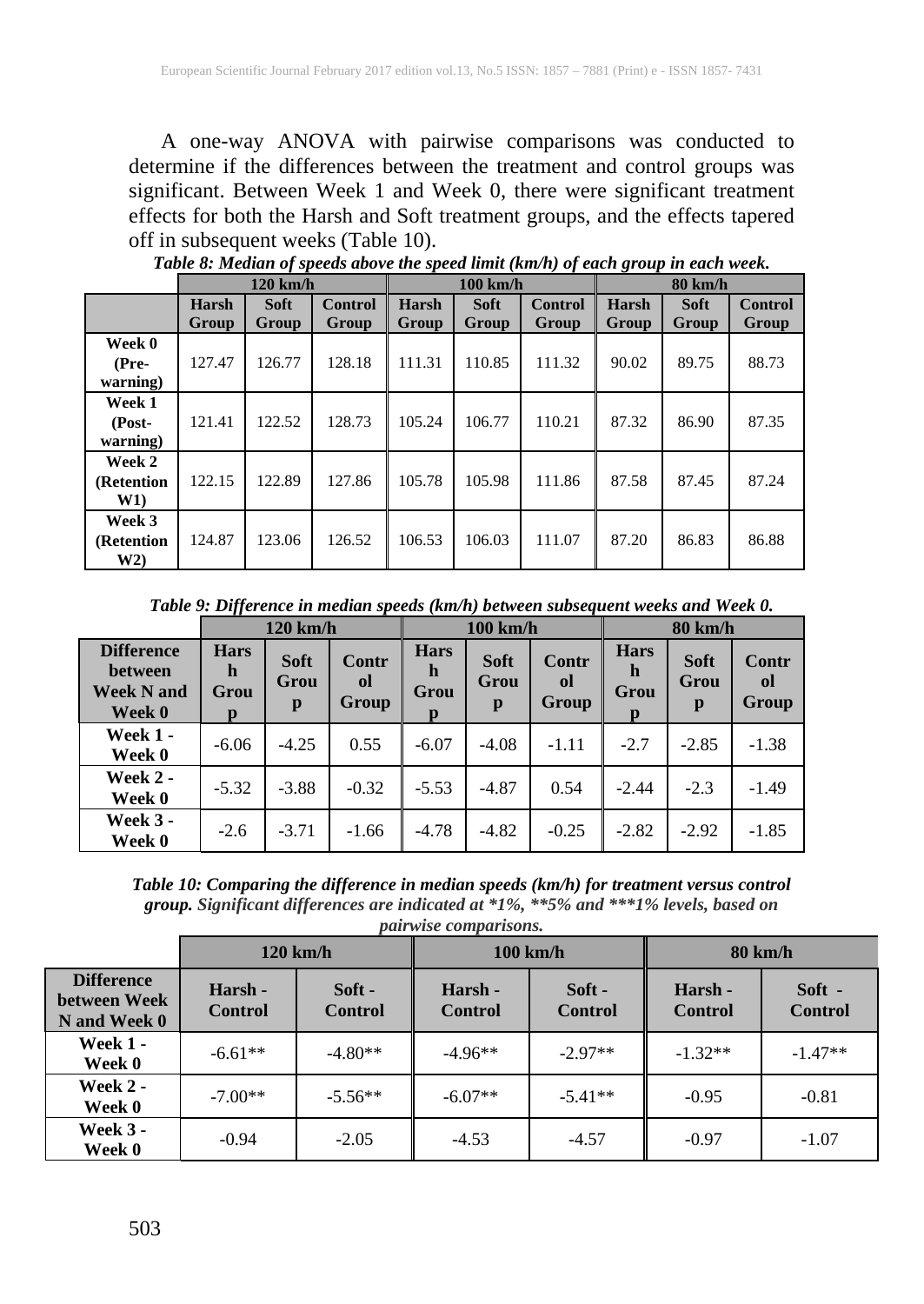We previously found that warnings to errant drivers in countries with the 80km/h speed limit were less effective in reducing the number of speeding drivers compared to countries higher speed limits (Table 6). This is in line with other sources that report lower compliance when speed limits are too low, as many people find the limitations too restrictive and impractical (TRB, 1998). However, the additional analysis conducted in this section shows that the treatment resulted in lower speeds among the speeding drivers from countries with the 80km/h speed limit (even if they did not slow down to be below the legal speed limit).

### **3.2.2. Groups who received a warning had a lower mean speed.**

During congestion, vehicles are all travelling at approximately the same speed and it is impossible to speed. There is a high occurrence of traffic congestion in many of the South East Asian cities where this study was conducted. Therefore, by taking the average speeds for the drivers' entire journey, results become skewed towards lower speeds and there is no difference between speeding and non-speeding drivers. Therefore for this analysis, we excluded instances where the vehicle speed was below 17.3km/h, which is the mean speed that a vehicle travels during congestion in these cities (Boquet, 2010).

Based on this analysis, we found that the Harsh warning reduced the mean speed by a statistically significant amount for all groups (Tables 11, 12 and 13).

|                                         |                                      | $120 \text{ km/h}$          |                 |                       | 100 km/h             |                        | $80 \text{ km/h}$     |                      |                         |
|-----------------------------------------|--------------------------------------|-----------------------------|-----------------|-----------------------|----------------------|------------------------|-----------------------|----------------------|-------------------------|
|                                         | <b>Harsh</b><br>Grou<br>$\mathbf{p}$ | <b>Soft</b><br><b>Group</b> | Contro<br>Group | Harsh<br><b>Group</b> | <b>Soft</b><br>Group | Contro<br><b>Group</b> | Harsh<br><b>Group</b> | <b>Soft</b><br>Group | <b>Control</b><br>Group |
| Week 0<br>(Pre-<br>warning)             | 52.83                                | 52.95                       | 52.45           | 53.75                 | 53.53                | 52.75                  | 36.05                 | 36.45                | 36.44                   |
| Week 1<br>(Post-<br>warning)            | 48.75                                | 50.45                       | 51.16           | 49.03                 | 51.1                 | 51.72                  | 35.15                 | 35.74                | 35.99                   |
| Week 2<br>(Retention<br>W1)             | 49.06                                | 50.84                       | 50.96           | 51.01                 | 51.43                | 51.84                  | 35.25                 | 35.88                | 35.8                    |
| Week 3<br>(Retention)<br>W <sub>2</sub> | 49.89                                | 51.67                       | 50.41           | 52.46                 | 52.3                 | 52.98                  | 35.11                 | 36.26                | 36.2                    |

*Table 11: Mean speeds (km/h) of each group in each week.*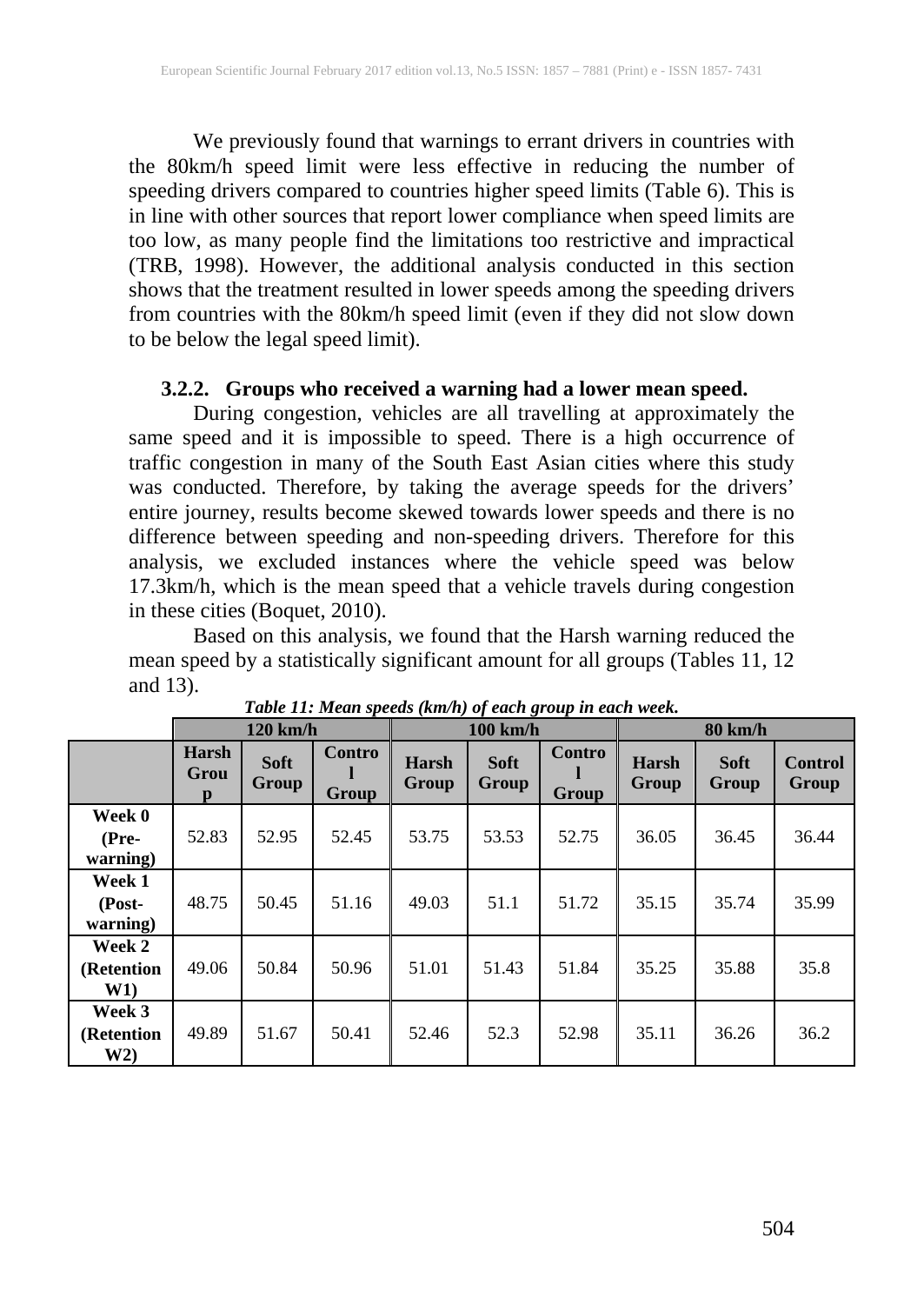*Table 12: Difference in mean speeds (km/h) between subsequent weeks and Week 0. Significant differences are indicated at \*1%, \*\*5% and \*\*\*1% levels, based on pairwise comparisons.* **120 km/h 100 km/h 80 km/h Harsh Soft Contro Harsh Soft Contro Harsh Soft**

|                           | ---------                 |                          |                        | 100 MM J              |                      |                 | .                     |                      |                         |  |
|---------------------------|---------------------------|--------------------------|------------------------|-----------------------|----------------------|-----------------|-----------------------|----------------------|-------------------------|--|
|                           | <b>Harsh</b><br>Grou<br>n | <b>Soft</b><br>Grou<br>D | Contro<br><b>Group</b> | Harsh<br><b>Group</b> | <b>Soft</b><br>Group | Contro<br>Group | <b>Harsh</b><br>Group | <b>Soft</b><br>Group | <b>Control</b><br>Group |  |
| <b>Week 1 -</b><br>Week 0 | 4.08**                    | $-2.5**$                 | $-1.29$                | $-4.72**$             | $2.43**$             | $-1.03$         | $-0.9$                | $-0.71$              | $-0.45$                 |  |
| <b>Week 2 -</b><br>Week 0 | $3.77**$                  | $-2.11$                  | $-1.49$                | $-2.74**$             | $-2.1$               | $-0.91$         | $-0.8$                | $-0.57$              | $-0.64$                 |  |
| <b>Week 3 -</b><br>Week 0 | $-2.94$                   | $-1.28$                  | $-2.04$                | $-1.29$               | $-1.23$              | 0.23            | $-0.94$               | $-0.19$              | $-0.24$                 |  |

*Table 13: Comparing the difference in mean speeds (km/h) for treatment versus control groups. Significant differences are indicated at \*1%, \*\*5% and \*\*\*1% levels, based on pairwise comparisons.*

|                                                   |                           | $120 \text{ km/h}$         |                           | $100 \text{ km/h}$       | $80 \text{ km/h}$         |                          |  |
|---------------------------------------------------|---------------------------|----------------------------|---------------------------|--------------------------|---------------------------|--------------------------|--|
| <b>Difference</b><br>between Week N<br>and Week 0 | Harsh -<br><b>Control</b> | $Soft -$<br><b>Control</b> | Harsh -<br><b>Control</b> | Soft -<br><b>Control</b> | Harsh -<br><b>Control</b> | Soft -<br><b>Control</b> |  |
| Week 1 - Week 0                                   | $-2.79**$                 | $-1.21**$                  | $-3.69**$                 | $-1.40**$                | $-0.45$                   | $-0.26$                  |  |
| Week 2 - Week 0                                   | $-2.28**$                 | $-0.62$                    | $-1.83**$                 | $-1.19$                  | $-0.16$                   | 0.07                     |  |
| Week 3 - Week 0                                   | $-0.90$                   | 0.76                       | $-1.52$                   | $-1.46$                  | $-0.70$                   | 0.05                     |  |

### **4. Conclusion**

Previous studies have found that visual warnings can reduce speeding incidents (Chaurand et al., 2015; Jomaa, 2013). In this study, we expanded upon these findings to assess if warning speeding drivers would reduce the occurrence of speeding. This study focused on the effects of sending short warning messages to reduce excessive speeding in drivers. The work is part of a larger context of studying various interventions to promote safer driving behavior. Apart from the obvious benefits of reduced accidents and injuries through safer driving behavior, there are also economic benefits from corporate and government perspectives. Traffic accidents have high social and economic costs, such as causing road congestion, property damage, lost of man-hours and insurance payouts.

Safety is paramount to Grab, and we constantly strive to maintain a high standard of safety amongst our drivers. In the current study, we found that sending a single warning message to speeding drivers reduced their likelihood of speeding in the subsequent weeks, and that the effects were retained even 2 weeks after the message was sent. This retention effect provides insights on how frequently warning messages should be sent for maximum effectiveness. While this is preliminary indication that a one-off Harsh message can reduce speeding in the immediate weeks, further work is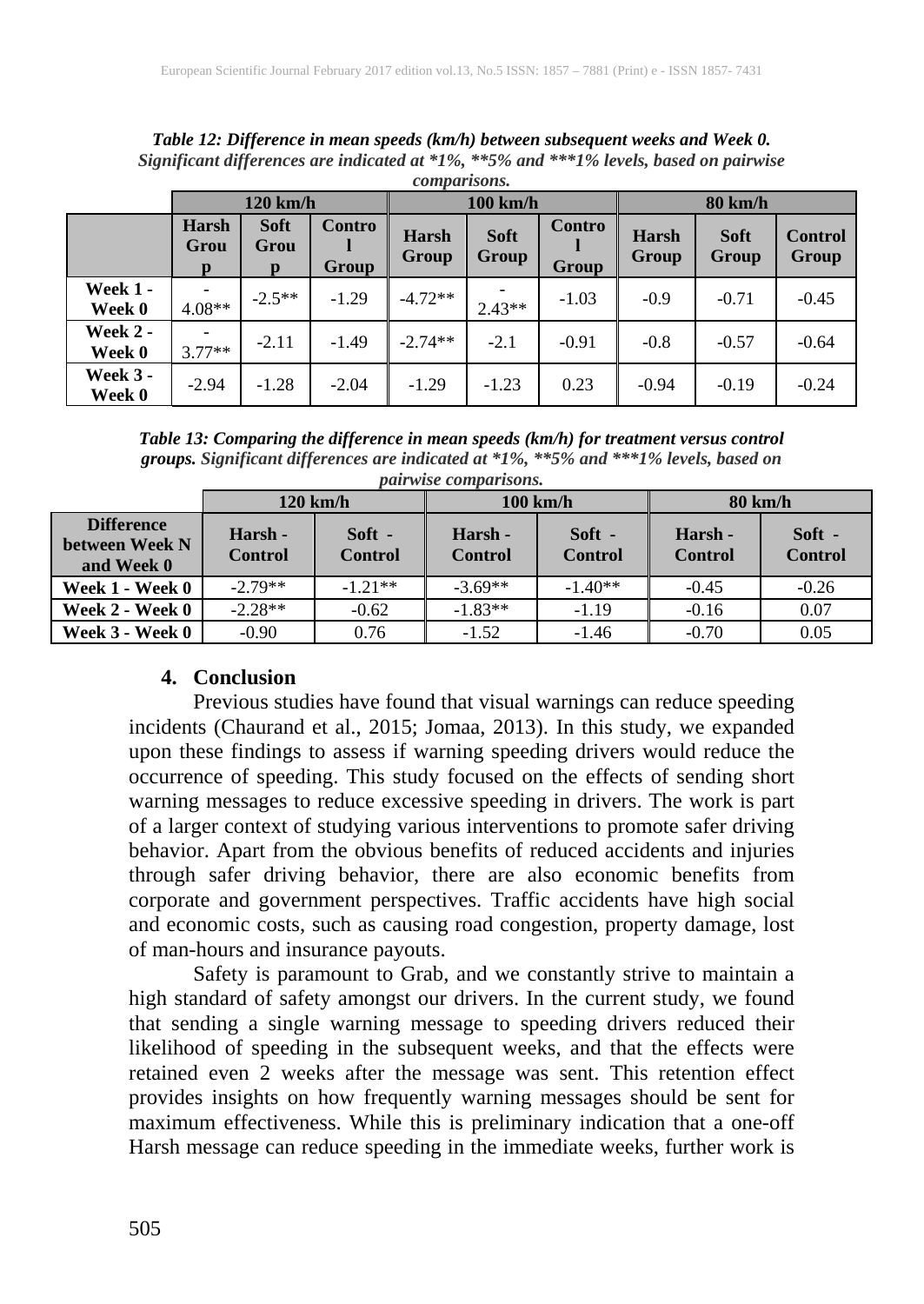needed to determine the optimal warning frequency and assess if sending repeated messages will consistently produce similar effects.

We also found that Harsh messages with a 'loss' framing were more effective compared to Soft messages with 'gain' framing. This is in line with other work done in Asian populations (Uskul et al., 2009). Such findings have potential implications on how messages should be structured and tailored based on cultural context, and can be applied to other functions beyond safety, such as recruitment, sales, and marketing – more detailed experiments that test a wider range of messages is required to understand the specifics nuances here.

Further, knowing that the effect of a one-off reminder wears off after several weeks, it becomes even more critical to develop systems that provide regular feedback and allow drivers to self-monitor and modulate their behavior. Human behavior is closely related to both motivation and selfregulation (Bandura, 2001). By providing a system that provides regular feedback to drivers, they will be better equipped to evaluate their actions and conduct self-modulation. The work reported here is part of a larger effort to integrate various telemetry methods with quantitative and qualitative data in order to build more real-time safety. At the same time, we can combine these metrics with behavioral research to elicit reasons for speeding and other unsafe driving actions, in order to understand the root causes and design more robust interventions.

With the vast amount of data that is available through our large base of drivers, monitoring speeding is but one of the potential areas we can explore. Moving forward, we aim to identify not just occurrences of speeding, but also other unsafe road behaviors and how they are correlated with the probability of traffic accidents. Apart from using this information to identify, warn, and retrain delinquent drivers, such observations can be applied to other aspects, such as understanding the root causes of unsafe behavior and intervening there. These cross-functional efforts will serve to improve the overall safety and efficiency of transportation.

### **References:**

- 1. Ajzen, I. (1985). From Intentions to Actions: A Theory of Planned Behavior. In J. Kuhl & J. Beckmann (Eds.), *Action Control: From Cognition to Behavior* (pp. 11-39). Berlin, Heidelberg: Springer Berlin Heidelberg.
- 2. Bandura, A. (2001). Social cognitive theory: an agentic perspective. *Annu Rev Psychol, 52*, 1-26. doi:10.1146/annurev.psych.52.1.1
- 3. Bidasca, L., & Townsend, E. (2014). The business case for managing road risk at work. *Transportation Research Board*.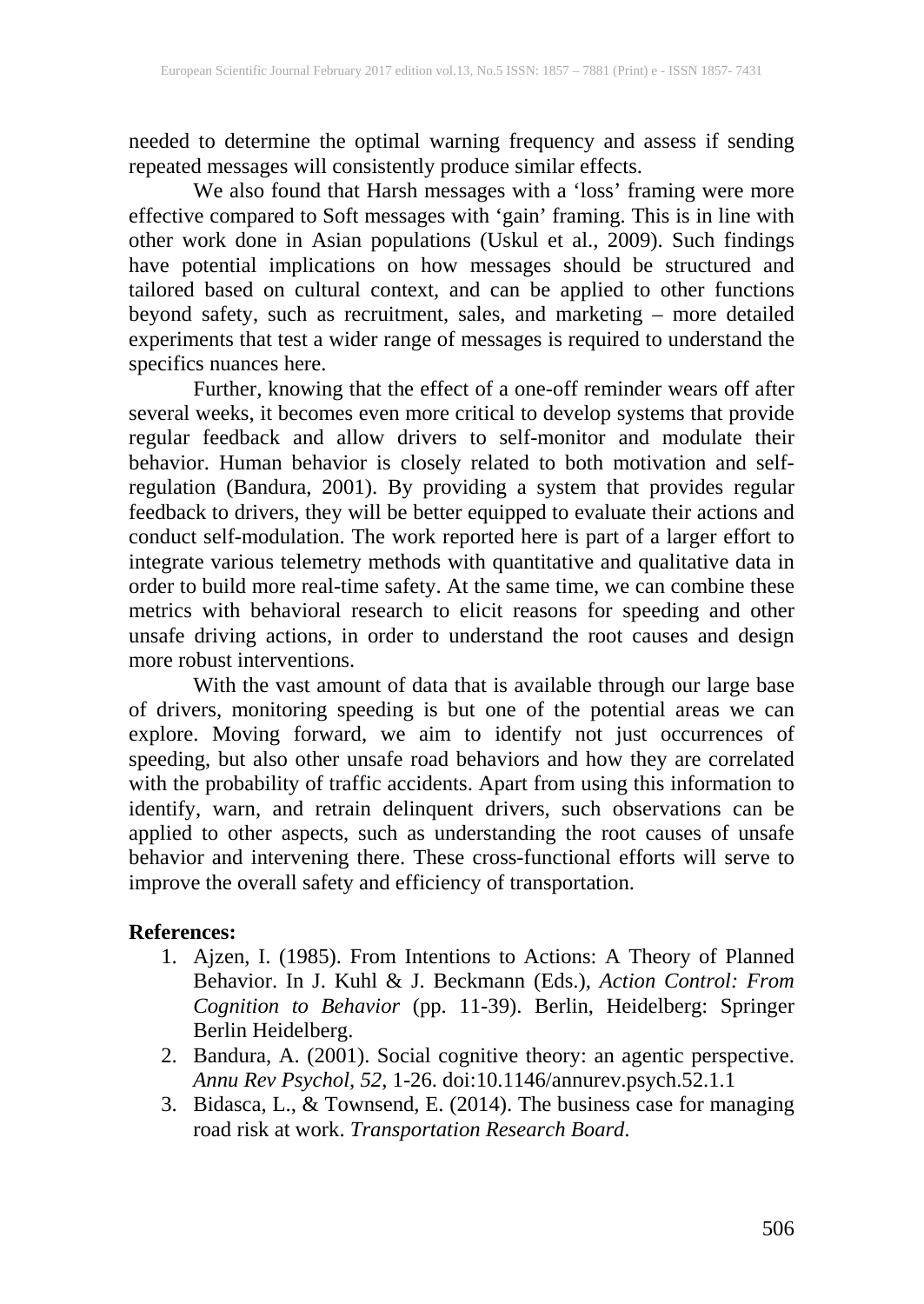- 4. Boquet, Y. (2010). *Changing mobilities in Asian cities*. Paper presented at the The 2010 Southeast Asian Geography Conference, Hanoi, Vietnam.
- 5. Chaurand, N., Bossart, F., & Delhomme, P. (2015). A naturalistic study of the impact of message framing on highway speeding. *Transportation Research Part F: Traffic Psychology and Behaviour, 35*, 37-44. doi:http://dx.doi.org/10.1016/j.trf.2015.09.001
- 6. Chisholm, D., Naci, H., Hyder, A. A., Tran, N. T., & Peden, M. (2012). Cost effectiveness of strategies to combat road traffic injuries in sub-Saharan Africa and South East Asia: mathematical modelling study. *BMJ, 344*, e612. doi:10.1136/bmj.e612
- 7. De Leon, M., Cal, P., & Sigua, R. (2005). Estimation of socioeconomic cost of road accidents in Metro Manila. *Journal of the Eastern Asia Society for Transportation Studies, 6*, 15.
- 8. Finch, D., Kompfner, P., Lockwood, C., & Maycock, G. (1994). Speed, speed limits and accidents. *TRL, PR58,* 24.
- 9. Jomaa, D. Y., Siril; Dougherty, Mark. (2013). Review of the effectiveness of vehicle activated signs. *Journal of Transportation Technologies, 3*(2). doi:10.4236/jtts.2013.32012
- 10. Kareem, A. (2003). Review of global menace of road accidents with special reference to malaysia- a social perspective. *Malays J Med Sci, 10*(2), 31-39.
- 11. Lombard, D. N., Lombard, T. N., & Winett, R. A. (1995). Walking to meet health guidelines: the effect of prompting frequency and prompt structure. *Health Psychol, 14*(2), 164-170.
- 12. Millar, M. G., & Millar, K. U. (2000). Promoting Safe Driving Behaviors: The Influence of Message Framing and Issue Involvement. *Journal of Applied Social Psychology, 30*(4), 853-866. doi:10.1111/j.1559-1816.2000.tb02827.x
- 13. NHSTA. (2012). Traffic Safety Facts 2012 Data. Retrieved from https://crashstats.nhtsa.dot.gov/Api/Public/ViewPublication/812021
- 14. Roethlisberger, F. J., Dickson, W. J., Wright, H. A., Pforzheimer, C. H., & Western Electric, C. (1939). *Management and the worker : an account of a research program conducted by the Western Electric Company, Hawthorne Works, Chicago*. Cambridge, Mass.: Harvard University Press.
- 15. Schmid, K. L., Rivers, S. E., Latimer, A. E., & Salovey, P. (2008). Targeting or tailoring? *Mark Health Serv, 28*(1), 32-37.
- 16. TRB. (1998). *Managing Speed - Review of Current Practice for Setting and Enforcing Speed Limits*. Retrieved from National Academy Press, Washington DC: